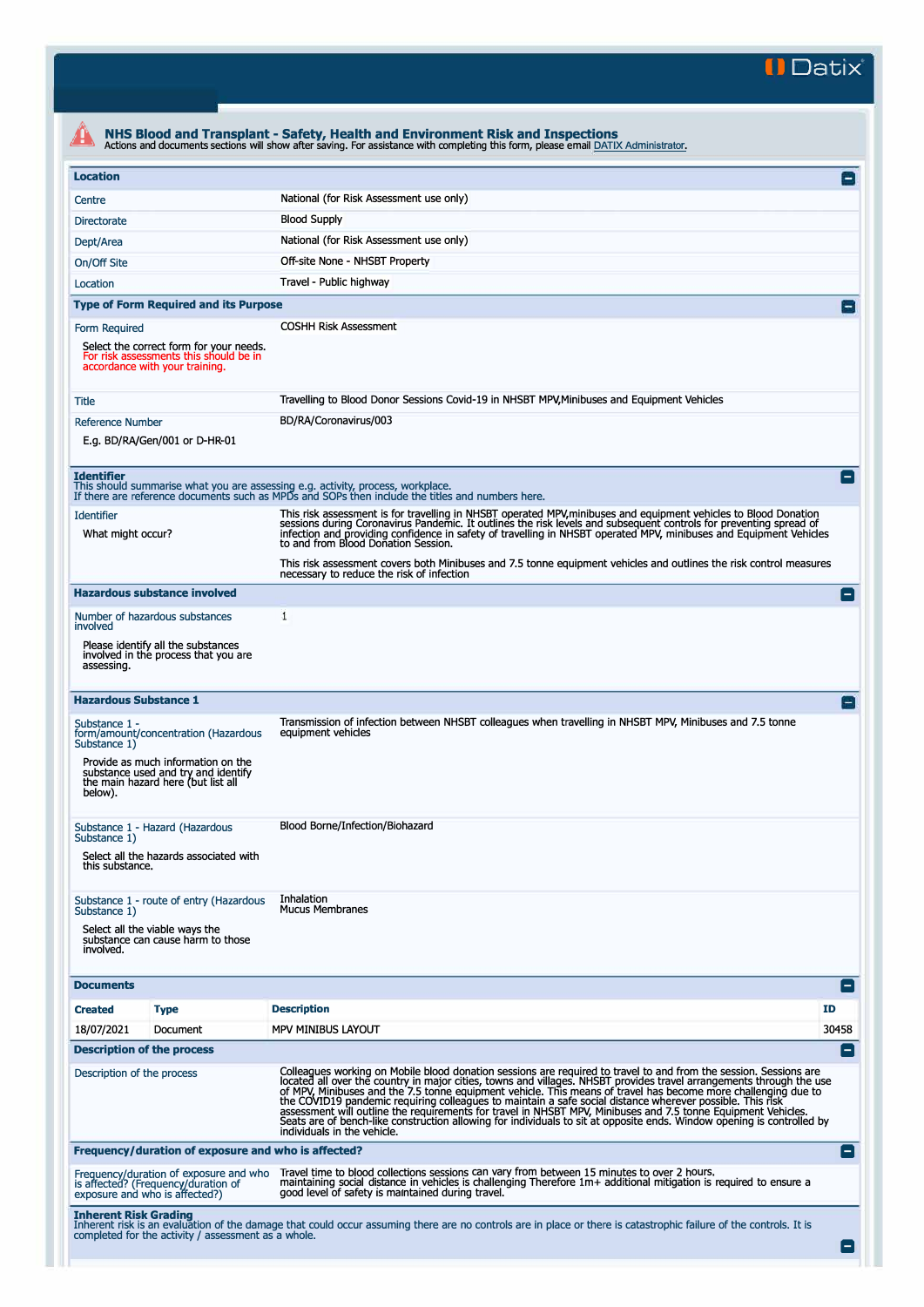| <b>Inherent Risk</b>                                                                                                                                                                                                                                                                                                                                                                                                                                                                                           |                                                                                                                                                                                                                                                                                                                                                                                                                                                                                                                                                                                                                                                                                                                                                                                                                                                                                                                                                                                                                                                                                                                                                                                                                                                                                                                                                                                                                                                                                      | <b>Impact</b>       |                |            |                       |              |  |
|----------------------------------------------------------------------------------------------------------------------------------------------------------------------------------------------------------------------------------------------------------------------------------------------------------------------------------------------------------------------------------------------------------------------------------------------------------------------------------------------------------------|--------------------------------------------------------------------------------------------------------------------------------------------------------------------------------------------------------------------------------------------------------------------------------------------------------------------------------------------------------------------------------------------------------------------------------------------------------------------------------------------------------------------------------------------------------------------------------------------------------------------------------------------------------------------------------------------------------------------------------------------------------------------------------------------------------------------------------------------------------------------------------------------------------------------------------------------------------------------------------------------------------------------------------------------------------------------------------------------------------------------------------------------------------------------------------------------------------------------------------------------------------------------------------------------------------------------------------------------------------------------------------------------------------------------------------------------------------------------------------------|---------------------|----------------|------------|-----------------------|--------------|--|
| Red-Extreme<br>Orange-High                                                                                                                                                                                                                                                                                                                                                                                                                                                                                     | <b>Likelihood</b>                                                                                                                                                                                                                                                                                                                                                                                                                                                                                                                                                                                                                                                                                                                                                                                                                                                                                                                                                                                                                                                                                                                                                                                                                                                                                                                                                                                                                                                                    | <b>Negligible</b>   | Minor          | Moderate   | Major                 | Catastrophic |  |
| Yellow-Moderate<br>Green-Low                                                                                                                                                                                                                                                                                                                                                                                                                                                                                   | <b>Almost Certain</b>                                                                                                                                                                                                                                                                                                                                                                                                                                                                                                                                                                                                                                                                                                                                                                                                                                                                                                                                                                                                                                                                                                                                                                                                                                                                                                                                                                                                                                                                | $\bigcirc$          | $\bullet$      | $\bullet$  | $\bullet$             | $\bullet$    |  |
|                                                                                                                                                                                                                                                                                                                                                                                                                                                                                                                | Likely                                                                                                                                                                                                                                                                                                                                                                                                                                                                                                                                                                                                                                                                                                                                                                                                                                                                                                                                                                                                                                                                                                                                                                                                                                                                                                                                                                                                                                                                               | $\bigcirc$          | $\bullet$      | $\bullet$  | $\bullet$             | $\bullet$    |  |
|                                                                                                                                                                                                                                                                                                                                                                                                                                                                                                                | <b>Possible</b>                                                                                                                                                                                                                                                                                                                                                                                                                                                                                                                                                                                                                                                                                                                                                                                                                                                                                                                                                                                                                                                                                                                                                                                                                                                                                                                                                                                                                                                                      | $\bullet$           | $\overline{O}$ | $\bullet$  | $\bullet$             | $\bullet$    |  |
|                                                                                                                                                                                                                                                                                                                                                                                                                                                                                                                | Unlikely                                                                                                                                                                                                                                                                                                                                                                                                                                                                                                                                                                                                                                                                                                                                                                                                                                                                                                                                                                                                                                                                                                                                                                                                                                                                                                                                                                                                                                                                             | $\bullet$           | $\overline{O}$ | $\bigcirc$ | $\bullet$             | $\bullet$    |  |
|                                                                                                                                                                                                                                                                                                                                                                                                                                                                                                                | Rare                                                                                                                                                                                                                                                                                                                                                                                                                                                                                                                                                                                                                                                                                                                                                                                                                                                                                                                                                                                                                                                                                                                                                                                                                                                                                                                                                                                                                                                                                 | $\bullet$           | $\bullet$      | $\bullet$  | $\bigcirc$            | $\bigcirc$   |  |
|                                                                                                                                                                                                                                                                                                                                                                                                                                                                                                                | <b>Rating (initial): 20</b><br><b>Risk level (initial):</b><br>Extreme                                                                                                                                                                                                                                                                                                                                                                                                                                                                                                                                                                                                                                                                                                                                                                                                                                                                                                                                                                                                                                                                                                                                                                                                                                                                                                                                                                                                               |                     |                |            |                       |              |  |
| Best practice is to directly link the controls to the hazards they are reducing and to list them in order of preference according to the hierarchy of control i.e.<br>eliminate, substitute, engineering controls, information, instruction (such as SOPs and SSW), training, supervision, health surveillance and Personal Protective<br>Equipment (PPE).<br>Controls in place<br>E.G. "Gloves available to wear-YES"<br>For COSHH assessments please<br>consider other controls e.g. Health<br>Surveillance. | Colleagues must not attend work if they are feeling unwell and displaying any of the 3 main Covid symptoms which<br>are<br>High temperature<br>New continuous dry cough<br>Loss or change to sense of smell or taste<br>clear signage in vehicle to outline social distancing measures in place and where to sit not to sit                                                                                                                                                                                                                                                                                                                                                                                                                                                                                                                                                                                                                                                                                                                                                                                                                                                                                                                                                                                                                                                                                                                                                          |                     |                |            |                       |              |  |
|                                                                                                                                                                                                                                                                                                                                                                                                                                                                                                                | single person or contactless refueling where possible<br>Colleagues must sanitize hands prior to entering and upon leaving the vehicles<br>Manager to ensure equipment is available to clean all touch points on the vehicle, this will be the responsibility of<br>ALL STAFF using the vehicle.<br>This will include but not be exclusive to:<br>Door handles (interior and exterior)<br>Window adjustment controls<br>interior mirror and mirror adjustment controls<br>Seat-belt buckles<br>heating controls and switches<br>Steering wheel<br>Gear level<br>Hand brake<br>Indicator and headlight stems and switches<br>In car entertainment systems<br>Seat lifting device for the middle seat in the MPV<br>seat adjustment controls<br>Limit numbers in the vehicles to ensure social distancing at $1m+$ additional mitigation please see attached<br>document.<br>MPV-8 seats plus driver, Max capacity 5 people<br>MINIBUS-9 seats or more plus driver, Max Capacity 17 seater 9 people, 15 seater 8 people.<br>7.5 TONNE EQUIPMENT VEHICLE, Max capacity 2 people. The passenger in this vehicle must wear a visor and a<br>surgical type 2R face mask. Use a 'buddy system' where one driver and co-driver always work together and if one<br>develops symptoms then they both have to go off until results are known and if positive 10 days self-isolation is<br>completed <sup>'</sup><br>All drivers must have the correct licence in order to drive these vehicles. |                     |                |            |                       |              |  |
|                                                                                                                                                                                                                                                                                                                                                                                                                                                                                                                | All staff must be facing forward when travelling in the vehicles with the exception of the driver who may look around<br>in order to safely drive the vehicle<br>All windows that will open must be opened sufficiently to allow fresh air to enter the vehicle for the duration of the<br>trip. Heaters should be used to maintain good temperature control within the vehicle whilst the windows are open.<br>Passengers must wear a surgical type 2R face mask at all times whilst in the vehicle.                                                                                                                                                                                                                                                                                                                                                                                                                                                                                                                                                                                                                                                                                                                                                                                                                                                                                                                                                                                |                     |                |            |                       |              |  |
|                                                                                                                                                                                                                                                                                                                                                                                                                                                                                                                | Protective Eye wear is available upon request.<br>Review 19/07/2021 GN- Changes to the occupancy of the minibuses and the MPV. Travelling in the minibuses and<br>MPV will remain optional and staff will still be able to use own transport.                                                                                                                                                                                                                                                                                                                                                                                                                                                                                                                                                                                                                                                                                                                                                                                                                                                                                                                                                                                                                                                                                                                                                                                                                                        |                     |                |            |                       |              |  |
|                                                                                                                                                                                                                                                                                                                                                                                                                                                                                                                | Review 05/01/2022 discussed the controls in the risk assessment with Tracy Eastham Health and safety union rep<br>and Sarah Humberstone lead nurse infection prevention control and all happy to extend risk assessment for another<br>6 months.                                                                                                                                                                                                                                                                                                                                                                                                                                                                                                                                                                                                                                                                                                                                                                                                                                                                                                                                                                                                                                                                                                                                                                                                                                     |                     |                |            |                       |              |  |
| <b>Emergency Preparedness</b>                                                                                                                                                                                                                                                                                                                                                                                                                                                                                  |                                                                                                                                                                                                                                                                                                                                                                                                                                                                                                                                                                                                                                                                                                                                                                                                                                                                                                                                                                                                                                                                                                                                                                                                                                                                                                                                                                                                                                                                                      |                     |                |            |                       |              |  |
| Storage and disposal / accidental release<br>and fire fighting reguirements                                                                                                                                                                                                                                                                                                                                                                                                                                    | Not applicable for COVID-19 risk associated with travelling in vehicles.                                                                                                                                                                                                                                                                                                                                                                                                                                                                                                                                                                                                                                                                                                                                                                                                                                                                                                                                                                                                                                                                                                                                                                                                                                                                                                                                                                                                             |                     |                |            |                       |              |  |
| <b>First Aid Measures</b>                                                                                                                                                                                                                                                                                                                                                                                                                                                                                      | Standard practice for body fluid splash to be followed. Flush affected area with plenty of water immediately and                                                                                                                                                                                                                                                                                                                                                                                                                                                                                                                                                                                                                                                                                                                                                                                                                                                                                                                                                                                                                                                                                                                                                                                                                                                                                                                                                                     |                     |                |            |                       |              |  |
|                                                                                                                                                                                                                                                                                                                                                                                                                                                                                                                | then contact 24 Hour Sharps Line.                                                                                                                                                                                                                                                                                                                                                                                                                                                                                                                                                                                                                                                                                                                                                                                                                                                                                                                                                                                                                                                                                                                                                                                                                                                                                                                                                                                                                                                    |                     |                |            |                       |              |  |
| <b>Final risk Grading</b><br>Residual risk is an evaluation of the damage that could occur after taking into account the effectiveness of current controls. It is completed for the activity /<br>assessment as a whole.                                                                                                                                                                                                                                                                                       |                                                                                                                                                                                                                                                                                                                                                                                                                                                                                                                                                                                                                                                                                                                                                                                                                                                                                                                                                                                                                                                                                                                                                                                                                                                                                                                                                                                                                                                                                      |                     |                |            |                       |              |  |
|                                                                                                                                                                                                                                                                                                                                                                                                                                                                                                                |                                                                                                                                                                                                                                                                                                                                                                                                                                                                                                                                                                                                                                                                                                                                                                                                                                                                                                                                                                                                                                                                                                                                                                                                                                                                                                                                                                                                                                                                                      |                     |                |            |                       |              |  |
| <b>Residual Risk</b>                                                                                                                                                                                                                                                                                                                                                                                                                                                                                           |                                                                                                                                                                                                                                                                                                                                                                                                                                                                                                                                                                                                                                                                                                                                                                                                                                                                                                                                                                                                                                                                                                                                                                                                                                                                                                                                                                                                                                                                                      | <b>Impact</b>       |                |            |                       |              |  |
| Red-Extreme<br>Orange-High<br>Yellow-Moderate                                                                                                                                                                                                                                                                                                                                                                                                                                                                  | <b>Likelihood</b>                                                                                                                                                                                                                                                                                                                                                                                                                                                                                                                                                                                                                                                                                                                                                                                                                                                                                                                                                                                                                                                                                                                                                                                                                                                                                                                                                                                                                                                                    | <b>Negligible</b>   | Minor          | Moderate   | Major                 | Catastrophic |  |
| Green-Low                                                                                                                                                                                                                                                                                                                                                                                                                                                                                                      | <b>Almost Certain</b>                                                                                                                                                                                                                                                                                                                                                                                                                                                                                                                                                                                                                                                                                                                                                                                                                                                                                                                                                                                                                                                                                                                                                                                                                                                                                                                                                                                                                                                                | $\bigcirc$          | $\bullet$      | $\bullet$  | $\bullet$             | $\bullet$    |  |
|                                                                                                                                                                                                                                                                                                                                                                                                                                                                                                                | Likely                                                                                                                                                                                                                                                                                                                                                                                                                                                                                                                                                                                                                                                                                                                                                                                                                                                                                                                                                                                                                                                                                                                                                                                                                                                                                                                                                                                                                                                                               | $\bigcirc$          | $\bullet$      | $\bullet$  | $\bullet$             | $\bullet$    |  |
|                                                                                                                                                                                                                                                                                                                                                                                                                                                                                                                | <b>Possible</b>                                                                                                                                                                                                                                                                                                                                                                                                                                                                                                                                                                                                                                                                                                                                                                                                                                                                                                                                                                                                                                                                                                                                                                                                                                                                                                                                                                                                                                                                      | $\bullet$           | $\overline{O}$ | $\bullet$  | $\bullet$             | $\bullet$    |  |
|                                                                                                                                                                                                                                                                                                                                                                                                                                                                                                                | <b>Unlikely</b>                                                                                                                                                                                                                                                                                                                                                                                                                                                                                                                                                                                                                                                                                                                                                                                                                                                                                                                                                                                                                                                                                                                                                                                                                                                                                                                                                                                                                                                                      | $\bullet$           | $\overline{O}$ | $\bigcirc$ | $\bullet$             | $\bullet$    |  |
|                                                                                                                                                                                                                                                                                                                                                                                                                                                                                                                |                                                                                                                                                                                                                                                                                                                                                                                                                                                                                                                                                                                                                                                                                                                                                                                                                                                                                                                                                                                                                                                                                                                                                                                                                                                                                                                                                                                                                                                                                      | $\bullet$           | $\bullet$      | $\bullet$  | $\bullet$             | $\bigcirc$   |  |
|                                                                                                                                                                                                                                                                                                                                                                                                                                                                                                                | Rare                                                                                                                                                                                                                                                                                                                                                                                                                                                                                                                                                                                                                                                                                                                                                                                                                                                                                                                                                                                                                                                                                                                                                                                                                                                                                                                                                                                                                                                                                 |                     |                |            |                       |              |  |
|                                                                                                                                                                                                                                                                                                                                                                                                                                                                                                                |                                                                                                                                                                                                                                                                                                                                                                                                                                                                                                                                                                                                                                                                                                                                                                                                                                                                                                                                                                                                                                                                                                                                                                                                                                                                                                                                                                                                                                                                                      | Rating (current): 4 |                |            | Risk level (current): |              |  |
| Additional control measures to reduce risk                                                                                                                                                                                                                                                                                                                                                                                                                                                                     |                                                                                                                                                                                                                                                                                                                                                                                                                                                                                                                                                                                                                                                                                                                                                                                                                                                                                                                                                                                                                                                                                                                                                                                                                                                                                                                                                                                                                                                                                      | Moderate            |                |            |                       |              |  |
| When adding actions they should be targeting the highest risk areas to help reduce the residual risk from the activity.<br>Please note that you will have to save this record before the Actions section is enabled.                                                                                                                                                                                                                                                                                           |                                                                                                                                                                                                                                                                                                                                                                                                                                                                                                                                                                                                                                                                                                                                                                                                                                                                                                                                                                                                                                                                                                                                                                                                                                                                                                                                                                                                                                                                                      |                     |                |            |                       |              |  |
| <b>Actions</b><br><b>Next Review due by</b>                                                                                                                                                                                                                                                                                                                                                                                                                                                                    |                                                                                                                                                                                                                                                                                                                                                                                                                                                                                                                                                                                                                                                                                                                                                                                                                                                                                                                                                                                                                                                                                                                                                                                                                                                                                                                                                                                                                                                                                      |                     |                |            |                       |              |  |